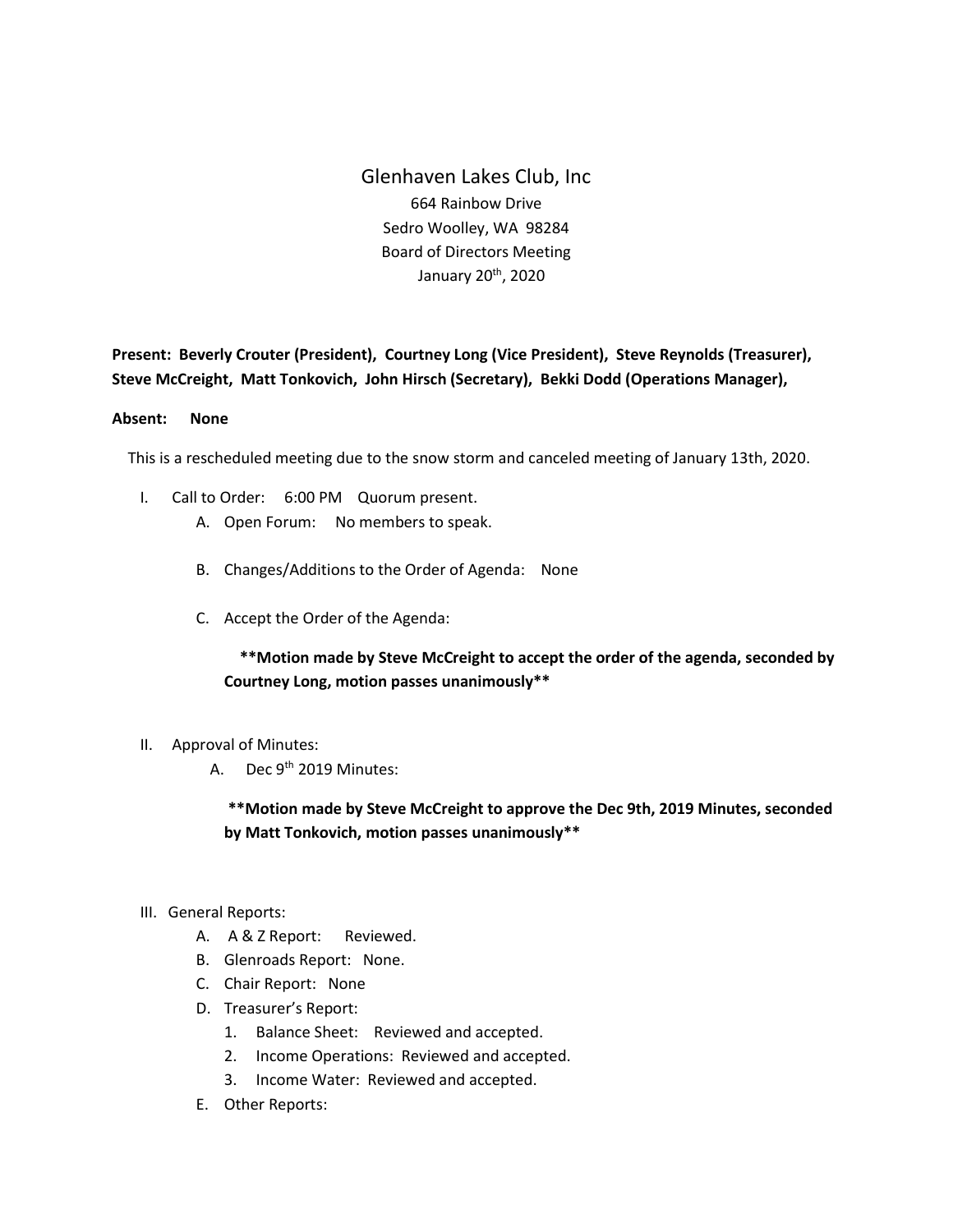- 1. Water Report: Reviewed and accepted.
- 2. Operations Report: Reviewed and accepted.
- 3. Enforcement: Reviewed and accepted.

**\*\*Motion made by Steve McCreight to approve giving our Operations Manager the authority to levy two fines on members for violations, seconded by Steve Reynolds, motion passes unanimously\*\***

- IV. Correspondence: None
- V. Unfinished Business:
	- A. 2020 Budget final:

 **\*\*Motion made by Courtney Long to approve the proposed 2020 General Operations budget, seconded by Steve McCreight, motion passes unanimously\*\***

 **\*\*Motion made by Courtney Long to approve the proposed 2020 Water Operations budget as amended, seconded by Steve McCreight, motion passes unanimously\*\***

B. Koblitz lot donation update:

Legal documents are in hands of attorneys and moving forward.

C. Pool update:

Further work is delayed due to weather.

- VI. New Business:
	- A. Water main break:

Discussed.

- B. Annual Meeting: Sunday, Feb 23rd 2020 at 1 PM
- VII. Action Items: None
- VIII. Open Forum: No members to speak.